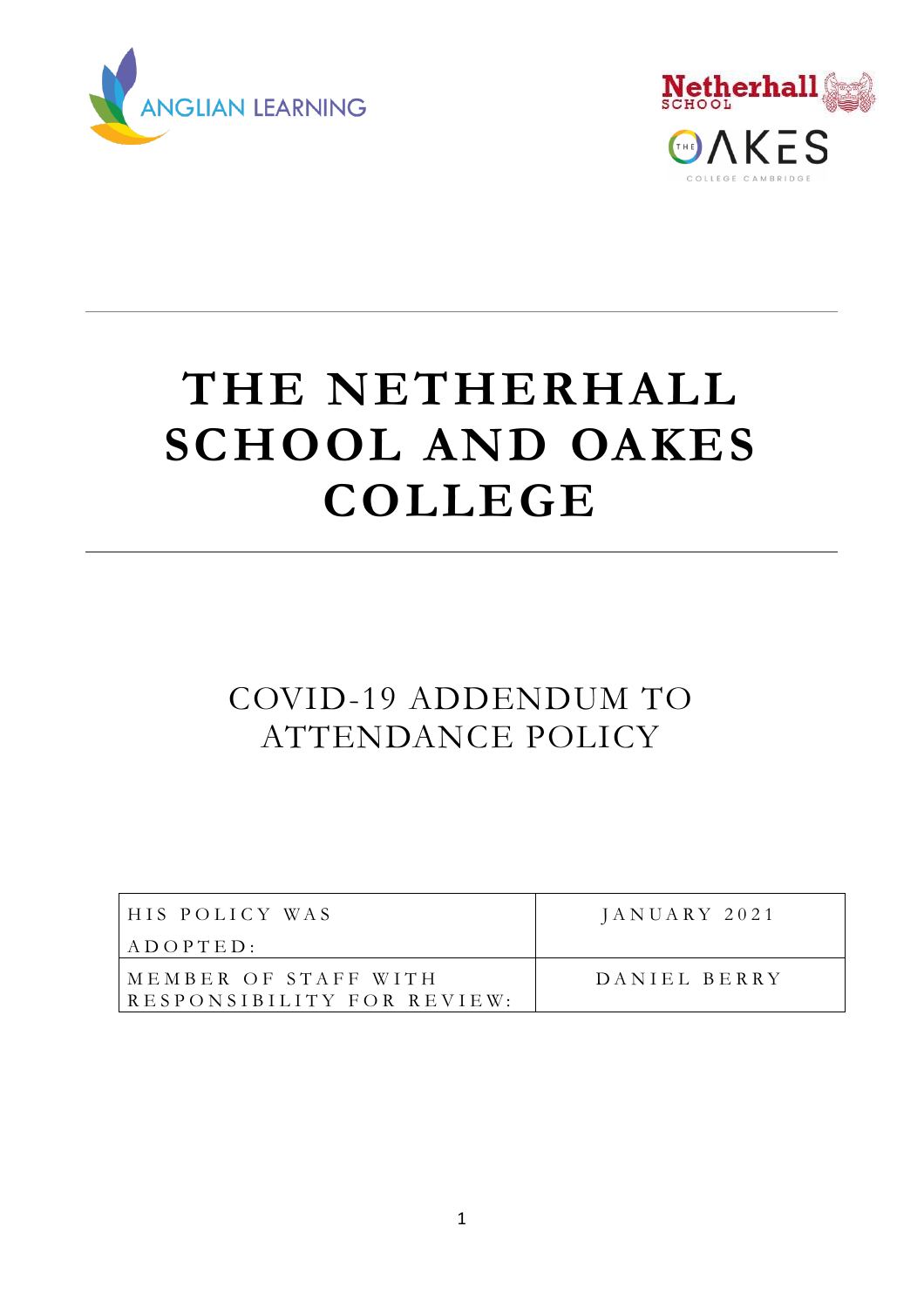# **Contents**

- 1. Scope
- 2. Prevention
- 3. Expectations on parents/carers
- 4. Encouraging and maintaining good attendance to school
- 5. Becoming unwell at school
- 6. Non-attendance in circumstances related to coronavirus (COVID-19)
- 7. Register coding
- 8. Safeguarding
- 9. Links with other policies
- 10. Links to Government guidance

# 1. Scope

This addendum is to support Netherhall schools existing attendance policy.

From September 2020, attendance to school will be mandatory. Netherhall School will continue to promote excellent attendance; thus, enabling and encouraging all Students to achieve. Attendance has a direct relationship with the attainment of individuals and groups of students. Securing good attendance is a fundamental responsibility within our duty to safeguard and promote the welfare of the children in our school.

Netherhall School will reinforce that it is the parents' duty to secure their child's regular attendance at school where the child is a registered student at school and they are of compulsory school age. The risk to children themselves becoming severely ill from COVID 19 is extremely low, there are however negative health impacts of not attending school.

It is Netherhall School's responsibility to record attendance and follow up absence. The school will continue to issue sanctions, including fixed penalty notices, in line with the local authorities' codes of conduct, however we would like to ensure we have exhausted every alternative option prior to issuing sanctions, including fixed penalty notices. It is therefore vital, that we work together to try to resolve attendance problems.

Students, parents and staff should continue to follow our normal attendance policy with respect to anything not covered in this addendum.

We may need to amend or add to this addendum as circumstances or official guidance changes. We will communicate any changes to staff, parents and students.

# 2. Prevention

In order to prevent the spread of Covid-19 the school has implemented a number of safety measures which must be adhered to by staff and students. Behaviour expectations relating to minimising the transmission of COVID-19 can be found [here](https://www.netherhall.org/covid-19-information/home-school-agreement/) on our *COVID-19 specific home school agreement*.

If a student or a member of their household becomes unwell with a new, continuous cough or a high temperature, or has a loss of, or change in, their normal sense of taste or smell (anosmia), they must follow the Government guidance named 'stay at home guidance for households with possible or confirmed coronavirus (COVID19) infection', which sets out that they must self-isolate for at least 10 days and should arrange to have a test to see if they have coronavirus (COVID-19). Other members of their household including any siblings) should self -isolate for 14 days from when the symptomatic person first had symptoms. Students, parents and staff follow the Government guidelines named 'meeting people from

outside your household'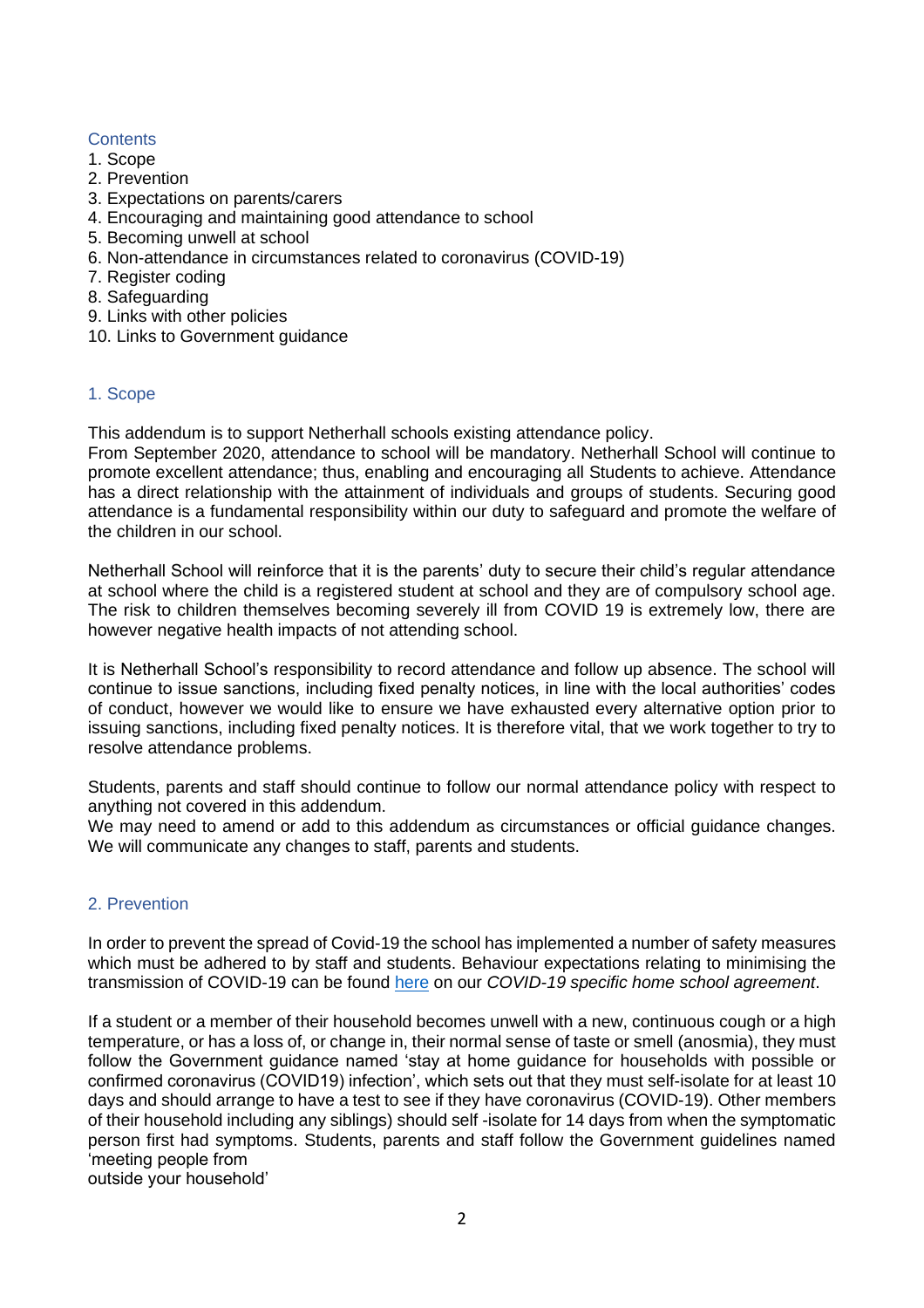#### 3. Expectations on parents/carers

- To promote the attendance of their child to school, provided they are well enough to be in school
- To work with the school or other professionals to improve attendance
- To not send their child to school if the child or any member of their household are experiencing symptoms
- Parents/carers to contact school if their child becomes unwell
- For parents/carers to arrange for testing immediately if their child or any member of their household develops symptoms related to COVID-19
- Parents/carers to communicate with school immediately if their child or a member of their household is diagnosed with Covid-19
- If their child is self-isolating, to encourage school work to be completed, provided the child is well enough

# 4. Encouraging and maintaining good attendance to school

Clear and consistent expectations around school attendance will be communicated to families (and any other professionals who work with the family where appropriate).

Parents have been given the opportunity to identify if their child is reluctant or anxious about returning or who are at risk of disengagement.

Pastoral staff will be working with these families and will help to develop plans for re-engaging them. This will include disadvantaged and vulnerable children and young people, especially those who were persistently absent prior to the pandemic or who have not engaged with school regularly during the pandemic.

Staff will work closely with other professionals as appropriate to support the return to school, including continuing to notify the child's social worker, if they have one, of nonattendance.

Underpinning all our attendance support for students at Netherhall School is our school [Attendance](https://www.netherhall.org/school-information/school-policies/)  [Policy,](https://www.netherhall.org/school-information/school-policies/) if we feel that there are not sound reasons for non-attendance at school, we will seek the advice of the local authority attendance officer (LAAO) who will advise the school on the course of action to take. This may include our non-COVID-19 non-attendance protocols which may results in referral to the local authority for further action.

In the event of a local or national lockdown all schools are officially closed. However, there will be an expectation that a place is made available for the children of critical workers, children with an EHCP and vulnerable children. In order to ensure that Netherhall School can provide appropriate resources parents must apply for a place in school through the online booking system provided by the weekly emails.

Students and parents accepting a place in school during a local or national lockdown are agreeing to all the behaviour expectations stated in the COVID-19 specific home school agreement and the non-COVID 19 home school agreement which can be found [here.](https://www.netherhall.org/covid-19-information/home-school-agreement/)

If a child fails to meet the expectations of the school, we will apply our [behaviour and welfare policy](https://www.netherhall.org/school-information/school-policies/) and apply appropriate sanctions, up to and including the use of fixed-term exclusions.

#### 5. Becoming unwell at school

If anyone in the school becomes unwell with a new, continuous cough or a high temperature, or has a loss of, or change in, their normal sense of taste or smell (anosmia), they must be sent home and advised to follow 'stay at home guidance for households with possible or confirmed coronavirus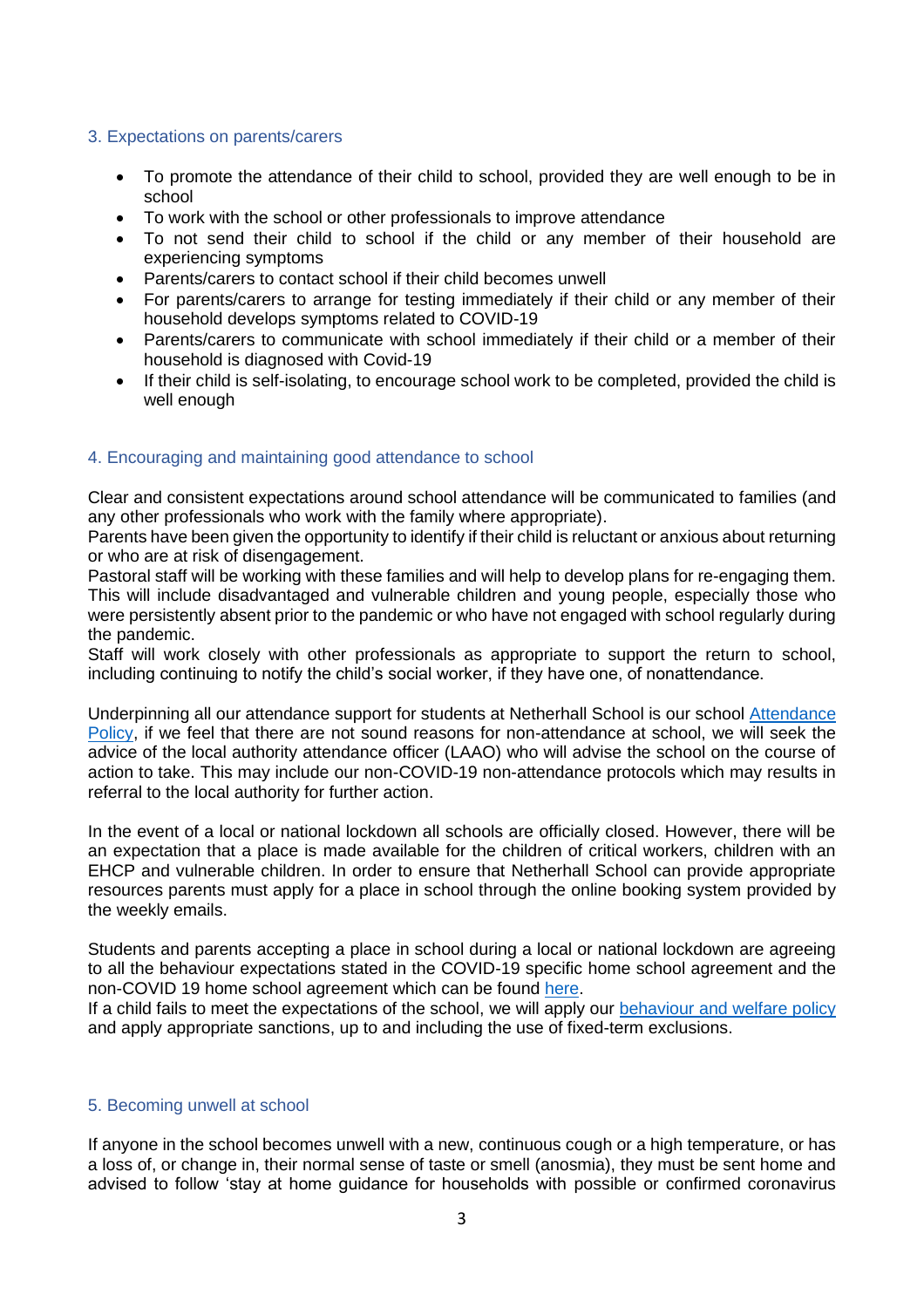(COVID19) infection', which sets out that they must self-isolate for at least 10 days and should arrange to have a test to see if they have coronavirus (COVID-19). Other members of their household (including any siblings) should self -isolate for 14 days from when the symptomatic person first had symptoms.

If a child has symptoms of Coronavirus and is awaiting collection, they will be moved to a room where they can be isolated, with appropriate adult supervision if required. Ideally, a window should be opened for ventilation. If it is not possible to isolate them, we will move them to an area which is at least 2 metres away from other people.

If they need to go to the bathroom while waiting to be collected, they will use a separate bathroom (directed by school staff). The bathroom will be cleaned and disinfected using standard cleaning products before being used by anyone else.

PPE must be worn by staff caring for the child while they await collection if a distance of 2 metres cannot be maintained (such as for a very young child or a child with complex needs).

Any members of staff who have helped someone with symptoms and any students who have been in close contact with them do not need to go home to self-isolate unless they develop symptoms themselves (in which case, they should arrange a test) or if the symptomatic person subsequently tests positive, or they have been requested to do so by NHS Test & Trace.

# 6. Non-attendance in circumstances related to coronavirus (COVID-19)

Although school attendance is mandatory from September 2020, there are some circumstances where students cannot attend school due to coronavirus (COVID-19). The following guidance has been taken from 'Addendum: recording attendance in relation to coronavirus (COVID-19) during the 2020 to 2021 academic year'.

- Students who are required to self-isolate if they, or a member of their household, has symptoms or confirmed coronavirus (COVID-19)
- In the event of a confirmed coronavirus (COVID-19) case in the school community, the local health protection team will provide advice on who this applies to, advising them to self-isolate for 14 days since they were last in close contact with the person that has tested positive when they were infectious
- In the event of a national lockdown which closes schools
- Students who are required to self-isolate because they are a close contact of someone who has symptoms or confirmed coronavirus (COVID-19)
- The NHS test and trace guidance states that a person should self-isolate for 14 days if they have had recent close contact with a person who has tested positive for coronavirus (COVID19).
- Students who are required by legislation to self-isolate as part of a period of quarantine *As usual, parents should plan their holidays within school breaks and avoid seeking permission to take their children out of school during term time. Families should also consider that their child may need to self-isolate following trips overseas that require a period of quarantine*
- Students who are clinically extremely vulnerable and have been advised by letter not to attend school *- Shielding advice for all adults and children paused on 1 August 2020. This means that even the small number of students who will remain on the shielded patient list can return to school, as can those who have family members who are shielding. Families will receive a letter if they are required to shield again that parents will be able to share with the school*

If a student is self-isolating or in the event of a national lockdown or partial school closure, school work will be for the student to complete via the homework tab of the school intranet (ALIS), provided they are well enough to complete it.

In the event of a national lockdown where schools are closed, work will be set by teachers via the homework tab on the school intranet. This work will be a blend of online activities, set work, narrated power points and live lessons accessed via Zoom or Google Meet or Google classroom. Attendance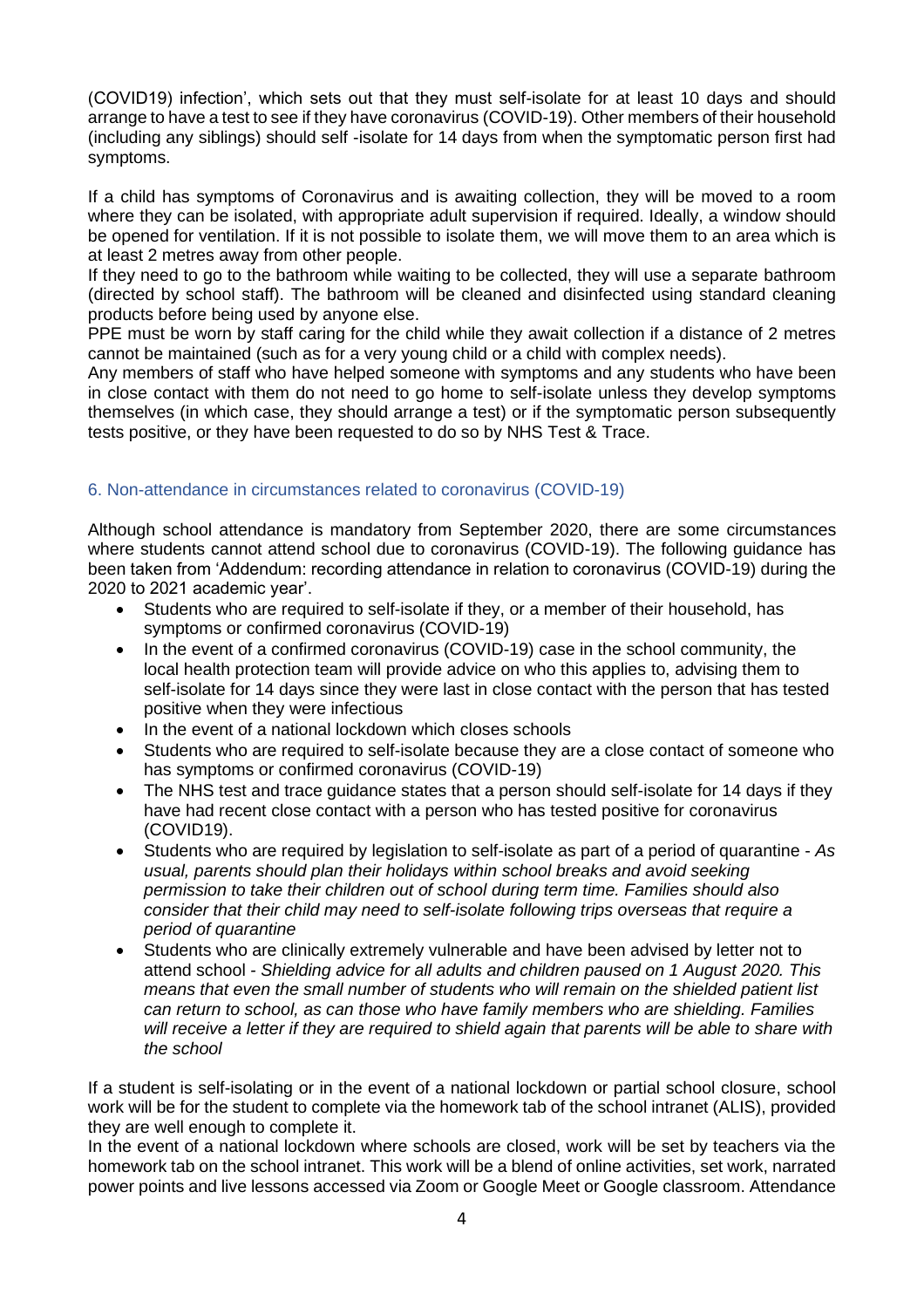in live lessons and engagement with home learning will be monitored via the school intranet and teacher assessment. Tutors or teachers will contact parents and carers approximately every fortnight to feedback on attendance, engagement and progress.

# 7. Register coding

A student will be coded as I (Illness) in the following scenarios:

- Following a negative COVID-19 test result and the student remains feeling unwell and unable to attend school
- Following a positive test result, for the remainder of their period of isolation

A student will be coded as X in the following scenarios:

- School closure/partial closure due to local or national lockdown
- A student awaiting a COVID-19 test result
- A student awaiting the test result of a member of their household. If the test is negative, the student must return to school immediately
- A member of the student's household tests positive for coronavirus and therefore the student must isolate for 14 days
- The local health protection team advise that a student should be isolating following close contact with a person who has been confirmed with coronavirus
- If advice is given by the Government for particular vulnerable groups to shield

# 7. Safeguarding

We will continue to apply all safeguarding responsibilities connected to student attendance at school as detailed in the attendance and safeguarding policy. We may make specific 'safe and well' phone calls for key or vulnerable students. The frequency of the checks will vary but could be daily or fortnightly.

Non-attendance of timetabled students will be followed up in the usual way and the reason for absence will be documented on SIMS

Where every effort has been made to contact a family of a child that has failed to attend and there are safeguarding concerns, a home visit may be required. No staff member should enter the property, they should ensure that social distancing is adhered to. If further concerns are raised (including not being able to see the child or confirm that children and safe and well) reporting should take place through the normal channels including referral to the police.

# **Guidance for staff when undertaking home visits.**

- Do not enter the home
- Knock on the door and then speak to parent/carer and child from a safe distance ideally 2 metres from the front door. If possible, please ensure you are wearing a face shield and carry your Netherhall key card so you can be identified easily as member of staff.
- If a family is self-isolating, view the child through a window and ascertain as best you can through gestures, thumbs up, waving, lip reading, etc. that the child is safe and well
- It is important to physically see the child, even if only through a window
- The home visit must be completed with another member of staff

# 8. Links with other [Netherhall School policies](https://www.netherhall.org/school-information/school-policies/)

- Safeguarding policy
- Attendance policy
- Behaviour and Welfare policy
- Remote learning policy